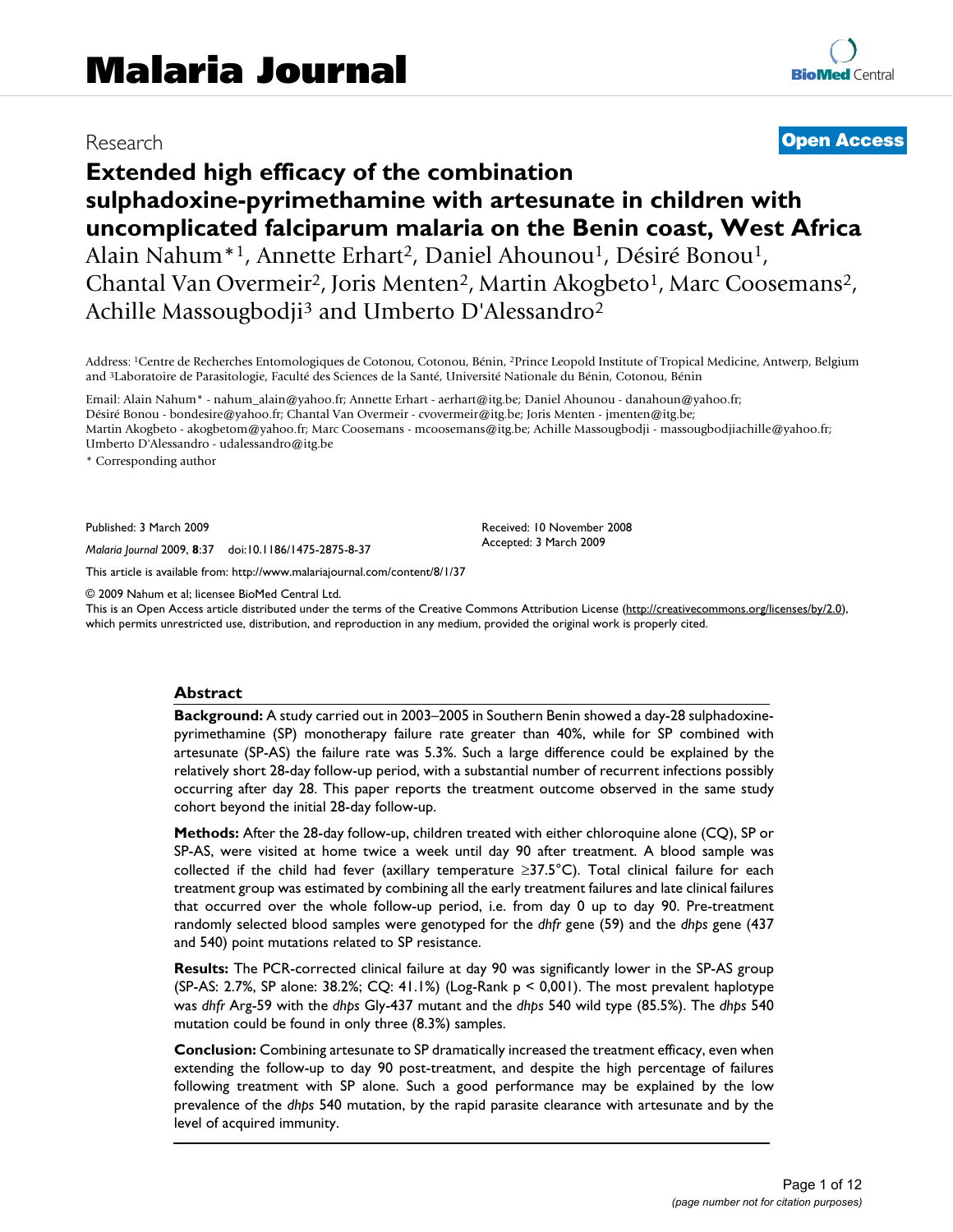#### **Background**

In Benin, the current national anti-malarial drug policy was established in 2004 and selected two artemisininbased combination therapies (ACT), artemether-lumefantrine (AL) and amodiaquine-artesunate (AQAS) as the first- and second-line treatment, respectively [1,2]. This change was needed given the high resistance to chloroquine (CQ), the first-line treatment for many years and the variable treatment efficacy of sulphadoxine-pyrimethamine (SP), the second-line treatment [3]. Indeed, though not widely used, SP treatment failure (28-day PCR uncorrected) varied from 3.3% in the north to 45.9% in Central Benin and 14.3% at the coast [3].

In Africa, SP treatment failure is strongly related to the combination of 3 mutations in the dihydrofolate reductase (*dhfr*) gene (Asn-108 + Ile-51 + Arg-59) with 2 (Gly-437 + Glu-540) in the dihydropteroate synthetase(*dhps*) gene [4,5]. The *dhfr* mutations are selected in a stepwise manner, with the Asn-108 mutation occurring first, followed by the Ile-51 and then the Arg-59 mutations. Therefore, the Arg-59 mutation is considered as a surrogate marker for the *dhfr* triple mutation [5].

The use of ACT is expected to improve the therapeutic efficacy of the treatment and also prevent the emergence and spread of *Plasmodium falciparum* drug resistance [6,7]. Though there is general consensus on the use of ACT, it is less clear which specific ACT should be chosen by a given country and on what criteria. It is often stated that the partner drug to the artemisinin derivative should also be efficacious and a lower-than-expected efficacy of an ACT has been observed where there was a substantial resistance to the partner drug [8,9]. However, in Thailand the combination mefloquine-artesunate was implemented at a time when resistance to mefloquine was extremely high [10] and this halted the progression of mefloquine resistance [11]. This may not apply to sub-Saharan Africa where the intensity of transmission is higher than in South-East Asia and could increase the probability of selecting resistant parasites to the partner drug during the period when the artemisinin derivative has already been eliminated. Furthermore, considering that a three-day dosing period with an artemisinin derivative is inadequate, it is more likely that when the partner drug is not effective, there would be a high number of therapeutic failures. Therefore, combining artesunate (AS) to sulphadoxinepyrimethamine (SP) should only marginally improve the treatment efficacy where SP resistance is widespread. However, this is not what was observed in a study carried out in Benin in 2003, before the change of the anti-malarial drug policy, that tested both CQ and SP, the first and second-line treatment, and SP combined to AS as a potential alternative treatment. The treatment failure at day 28 with SP alone was above 40%, while that of SP combined

with AS was only 5.3% [12]. Such large difference could have been dependant on the relatively short 28-day follow-up period and it was suspected that substantial recrudescence rates would occur after day 28. Therefore, follow-up was extended until day 90 after treatment and pre-treatment parasites were genotyped for molecular markers related to SP resistance. The results are reported below.

### **Methods**

#### *Study site and population*

The study site and the population have already been described elsewhere [12]. Briefly, the study was carried out in three adjacent peri-urban sites in the coastal lagoon near Cotonou, where malaria is hyper-endemic [13-15]. A census of all residents was carried out before the clinical trial and a list of 6–59 month old children was produced [12]. After having obtained the parents' and/or the guardians' written informed consent, a cohort of 556 children was established by randomly selecting them from the census database.

#### *Study design and procedure*

Between July 2003 and January 2005, children in the cohort were visited at home twice a week, had their axillary temperature checked and if it was found equal or above 37.5°C, a blood sample for microscopic examination (thick and thin blood film) and for later genotyping was collected. Similar procedures were carried out when children of the cohort attended the health facilities within the study area. Children with fever (axillary temperature ≥37.5°C), a *P. falciparum* mono-infection, with a parasite density between 1,000–200,000/μL, a PCV≥15% and without severe malaria [16], danger signs (prostration, inability to drink, recent convulsion, persistent vomiting), other concomitant illness or underlying disease were included in the clinical trial and allocated according to a predefined randomization list to either CQ (25 mg/kg over three days), SP (25 mg/kg of sulphadoxine and 1.25 mg/kg of pyrimethamine in a single dose) or SP-AS (SP: 25 mg/kg of sulphadoxine and 1.25 mg/kg of pyrimethamine in a single dose, and AS: 12 mg/kg/over three days). Children were observed for at least 1 hour after treatment; if vomiting occurred within 30 minutes, a full dose of treatment was administered, half dose if it occurred between 30 minutes and 1 hour. Allocation to treatment groups was blinded (sealed opaque envelopes) until final recruitment of the patient.

#### *Patients follow-up and outcome measurements*

Besides the first three days of treatment (days 0, 1 and 2), children were seen at scheduled visits at days three, seven, 14, 21 and 28 [17]. The 28-day follow-up outcomes were defined according to the standard WHO classification: early treatment failure (ETF), late clinical failure (LCF),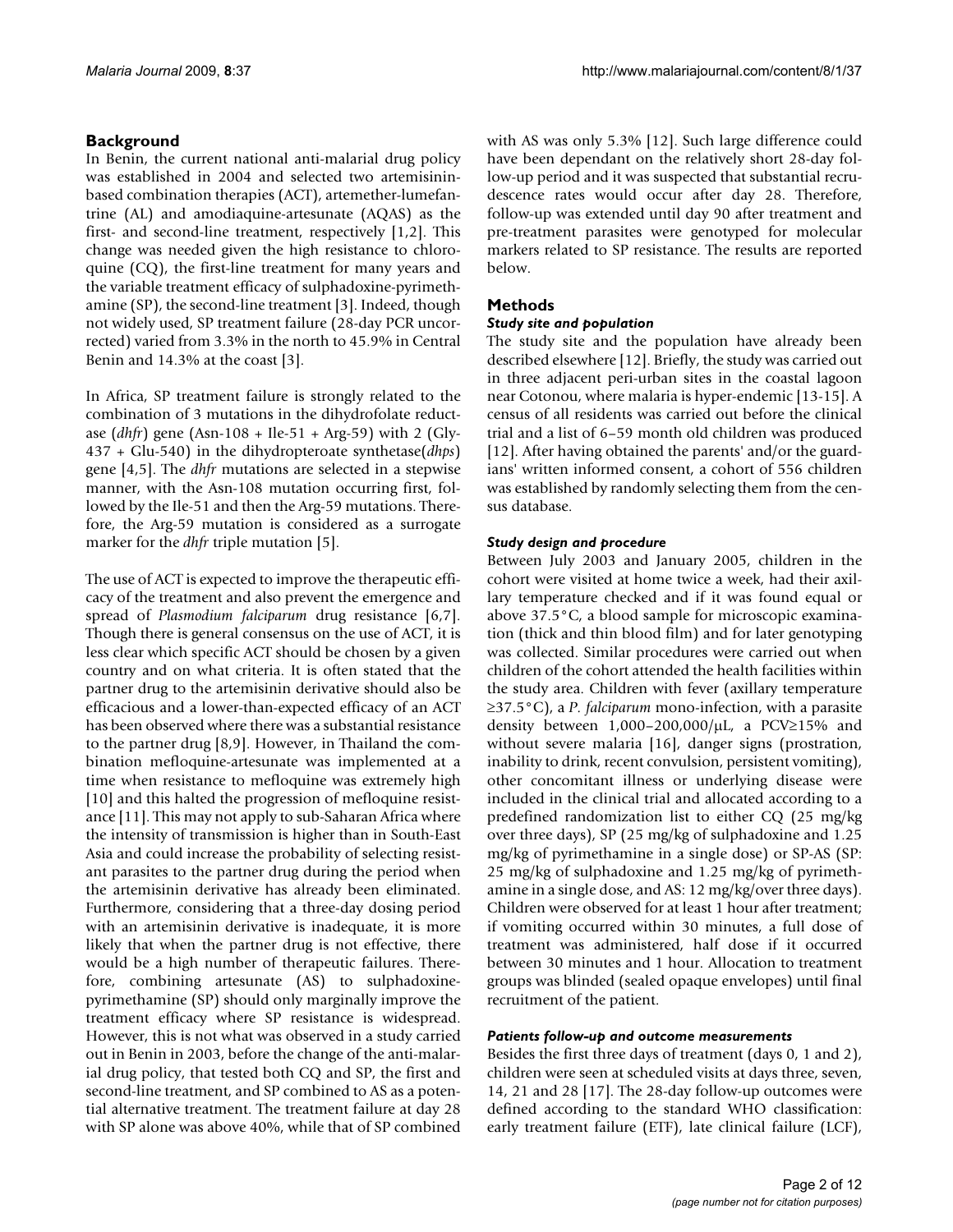late parasitological failure (LPF) and adequate clinical and parasitological response (ACPR) [17]. All clinical failures detected beyond day 28 were defined as LCF. After having completed the standard 28-day follow-up, all children with either ACPR or LPF were visited at home twice a week up to day 90 in order to detect all possible clinical malaria attacks. During these post 28-day follow-up visits, a physician examined the child and the body temperature was checked. If the child had fever (axillary temperature ≥37.5°C), a thick blood film for detecting peripheral parasitaemia was done and a blood sample was collected on filter paper for later genotyping. Moreover, parents/legal guardians were encouraged to attend the research collaborative health centres whenever the child was sick. Quinine (24–30 mg/kg/day for seven days) was used as rescue treatment and administered to all children with ETF or LCF. Rescue treatment was also given to children with persistent vomiting following the administration of one of the study drugs. Children with an LPF were followed up and treated only if they developed clinical malaria. All treatments were given under direct observation.

#### *Laboratory methods*

#### *Parasite count and haematotological assays*

Thin blood films were fixed with methanol and were stained, together with thick films, with Giemsa 10% for 10 minutes. Parasite density was determined according to the number of parasites per 200 white blood cells (WBC), and assuming a total WBC count of 8,000/μl. If gametocytes were seen, the gametocyte count was extended to 1,000 WBC. Slide reading was blinded to patients' identity and treatment allocation. Packed cell volume (PCV), measured by micro-haematocrit centrifugation, was assessed at day 0, 14 and 28.

#### *Parasite genotyping*

Parasite genotyping was done at day 0 and the day of recurrent parasitaemia from blood collected and dried on filter paper (Whatman filter paper grade 3). DNA was purified and genotyping done by nested PCR for variable blocks within the merozoite surface protein 1 and 2 (msp1 and msp2) as described previously [\[18](#page-10-0),19]. A recrudescence was defined when at least one common band was observed for both markers in the day 0 sample and at the day of recurrent parasitaemia. A new infection was defined when no common band was observed for at least one of the two markers between day 0 and the day of recurrent parasitaemia. Patients with a recurrent infection identified as new were considered as ACPR for the PCRcorrected estimate.

#### *Mutations related to SP resistance*

Only children having received either SP or SP-AS were included in this analysis. Patients in the CQ group were excluded since the objective was to estimate the prevalence of molecular markers related to SP resistance and explain the high efficacy in the SP-AS arm. Patients classified as ETF were also excluded because of the previously reported lack of association between SP resistance molecular markers and ETFs [4,5].

Genotyping was done on blood samples collected before treatment at day 0 in all patients with recurrent parasitaemia and in about half of randomly selected patients having had ACPR between day 0 to 28. Considering the stepwise selection of the triple mutation, one point mutation for the *dhfr* gene (59), and two for the *dhps* gene (437 and 540) were analysed. Genotyping was carried out by mutation-specific nested polymerase chain reaction (PCR) and/or restriction digestions as described elsewhere [20]. Each *dhfr* and *dhps* codon was characterized as wildtype (no mutation present), mixed (both wild and mutant genotypes in the same infection), or pure mutant (only mutant genotypes detected).

#### *Statistical analysis*

The follow-up time after day 28 was arbitrarily fixed at day 90 after the initial treatment. However, between day 29 and 90, blood slides were done only on children with fever so that only LCF but not LPF could be identified. Therefore, in order to make the first (day 0 to 28) and the second (day 29 to 90) follow-up periods comparable, only children experiencing either ETF or LCF between day 0 and day 90 were considered as clinical treatment failures; total clinical failure (TCF), for each treatment group was estimated by combining all the ETF and LCF that occurred over the whole follow-up period, i.e. from day 0 up to day 90. In addition, the risk of evolving towards a clinical episode was estimated for the children who during the first 28-day follow-up experienced a LPF identified as a recrudescence by PCR genotyping.

Concerning the *dhfr/dhps* mutations, infections were defined as wild type when no mutation could be detected, single mutant when only the *dhfr 59* mutation was present, double mutant when the *dhfr 59* mutation was present with either the *dhps 437* or the *540* mutations, and triple mutant when all three mutations were detected.

#### *Data analysis*

Data were analysed with STATA version 10 (Stata Corporation, College Station, Texas, US). Descriptive statistics were used to summarize baseline values and demography data. Data not normally distributed were compared by Wilcoxon Rank sum test or Kruskal-Wallis analysis of variance. Categorical data were compared using the chisquare or the Fisher's exact test when required. The risk of clinical failure was estimated both by *Per Protocol* and Kaplan Meier survival analysis at 42, 63 and 90 day. In the Kaplan Meier survival analysis, each patient contributed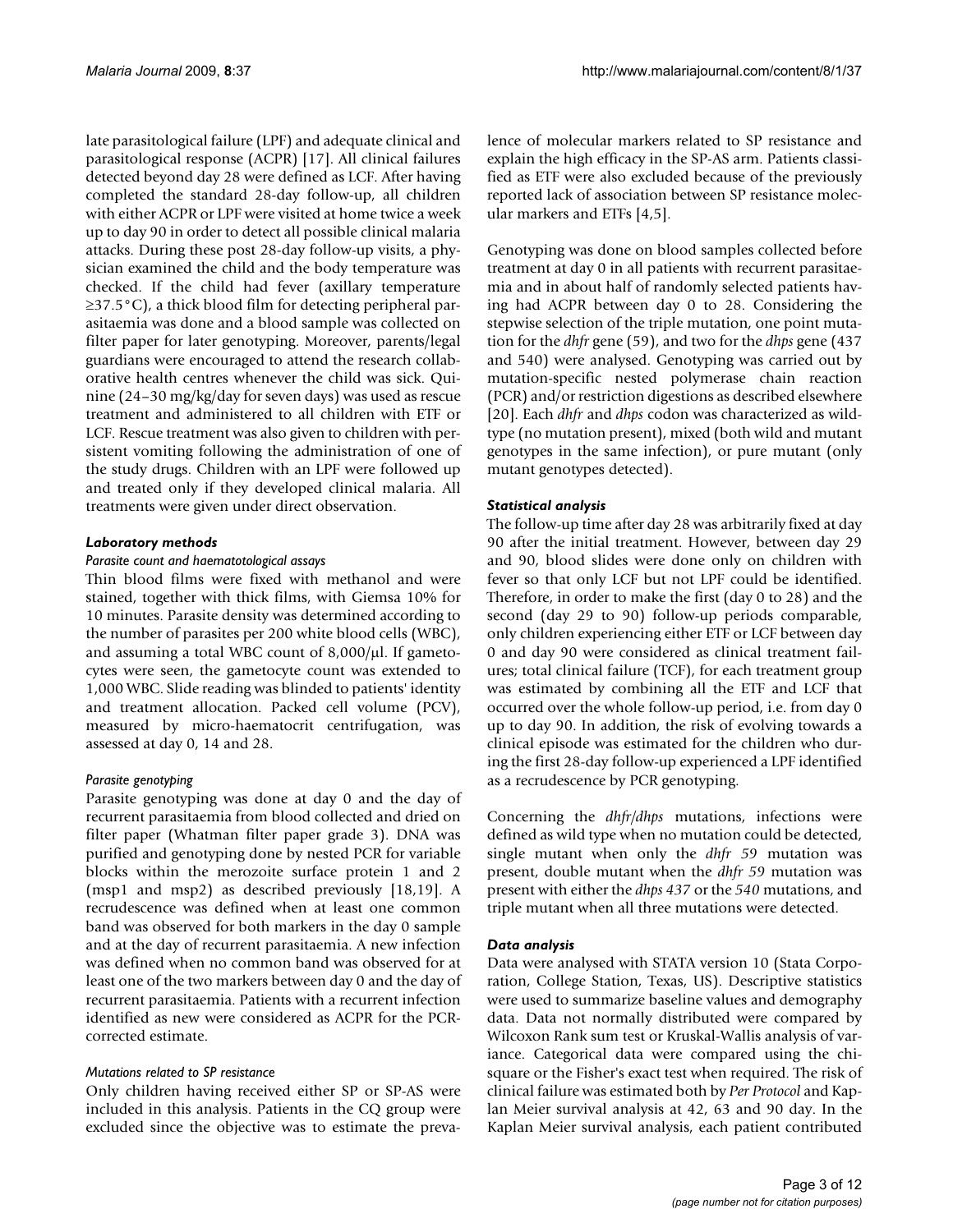to the analysis for the time s/he was followed up. When estimating TCF, data were censored for subjects who ended follow-up prior to day 90 and for new *P. falciparum* (PCR corrected) infections. In the survival analysis, clinical failure risks were described by Kaplan Meier estimates and compared between groups with a log-rank test. A pvalue p < 0.05 was considered as statistically significant. Pair-wise comparisons of treatment efficacy at day 90 were made with a Cox proportional hazards model.

#### *Ethical approval*

The study was approved by the Minister of Health of Benin, the Ethical Committee of the Faculté des Sciences de la Santé, Cotonou, Benin and by the Ethical Committee of the Institute of Tropical Medicine, Antwerp. Written informed consent was obtained from all children's parents or guardians.

#### **Results**

#### *Extended follow-up until 90 days after treatment*

The baseline characteristics by treatment group and the treatment efficacy at day 28 post-treatment have already been published [12]. However, it should be noted that estimates of the treatment failure in the current analysis are different (lower) from the previous one as only ETF and LCF, but not LPF, were considered as treatment failures in order to harmonize the first 28-day follow-up and the second one from day 29 to 90. From the initial cohort of 556 children under surveillance, 237 (42.6%) children were included in the trial and randomized to one of the three study treatments. Twenty-two children (9%) did not complete the 28-day follow-up (11 withdrew consent; five moved out of study area, and six took different anti-malarials). By day 28, 54 clinical treatment failures (34 ETF and 20 LCF) received the rescue treatment. Between day 29 and 90, six additional children (three in the SP-AS and three in the SP arm) were lost to follow-up and 19 additional LCF (PCR uncorrected) were identified: four between day 29 and 42 (CQ: 2, SP: 1, and SP-AS: 1), four between day 43 and 63 (CQ: 1, and SP-AS: 3) and 11 between day 64 and 90 (CQ: 2, SP: 4, and SP-AS: 5) (Figure 1). Thus, in the *Per Protocol* analysis, TCF (PCR uncorrected) at day 90 was 13.7% (10/73) in the SP-AS, 44.6% (29/65) in the SP alone, and 47.9% (34/71) in the CQ group. After PCR correction, these rates were 2.7% (2/73), 41.5% (27/65) and 42.3% (30/71), respectively (Table 1). TCF rates estimated by Kaplan-Meier survival analysis (PCR-corrected) were similar to the *PP* analysis, i.e. SP-AS 2.7%, SP alone 38.2%, CQ 41.1% (Figure 2). Differences between monotherapy groups and SP-AS were highly significant (Log-Rank  $p < 0.001$ ) and the hazard of clinical failure estimated by Cox regression both for CQ and SP were significantly higher compared to SP-AS (CQ: HR = 20.4; p < 0.001. SP alone: HR = 18.2, p < 0.001).

#### **Dhfr** *and* **dhps** *mutations and therapeutic response*

DNA could be amplified for the majority of blood samples (63/65) and one additional sample was not interpretable after genotyping. The prevalence of the *dhfr* 59 and *dhps* 437 mutations (pure or mixed) was high, both in the SP alone (*dhfr* 59: 97.2%; *dhps* 437: 88.9%) and in the SP-AS (*dhfr* 59: 88.5%; *dhps* 437: 96.2%) groups (Table 2). In contrast, the prevalence of the *dhps* 540 mutation was low in the SP group (8.3%) while no mutation was found in

**Table 1: TCF (ETF+LCF) between day 28 and day 90 by treatment group**

| TCF at different day post-treatment | <b>CQ</b> | <b>SP</b> | $SP - AS$ |
|-------------------------------------|-----------|-----------|-----------|
| Day 28: patients analysed           | 71        | 68        | 76        |
| TCF n (%) uncorrected:              | 29 (40.8) | 24(35.3)  | 1(1.3)    |
| TCF, PCR corrected:                 | 29(40.8)  | 24(35.3)  | 1(1.3)    |
| Day 42:                             | 71        | 68        | 75        |
| TCF n (%) uncorrected:              | 31(43.7)  | 25(36.8)  | 2(2.7)    |
| TCF, PCR corrected:                 | 30(42.2)  | 25(36.8)  | 1(1.4)    |
| Day 63                              | 71        | 66        | 73        |
| TCF n (%) uncorrected:              | 32(45.1)  | 25(37.9)  | 5(6.8)    |
| TCF, PCR corrected:                 | 30(42.2)  | 25(37.9)  | 2(2.7)    |
| Day 90                              | 71        | 65        | 73        |
| TCF n (%) uncorrected:              | 34 (47.9) | 29 (44.6) | 10(13.7)  |
| TCF, PCR corrected:                 | 30(42.3)  | 27(41.5)  | 2(2.7)    |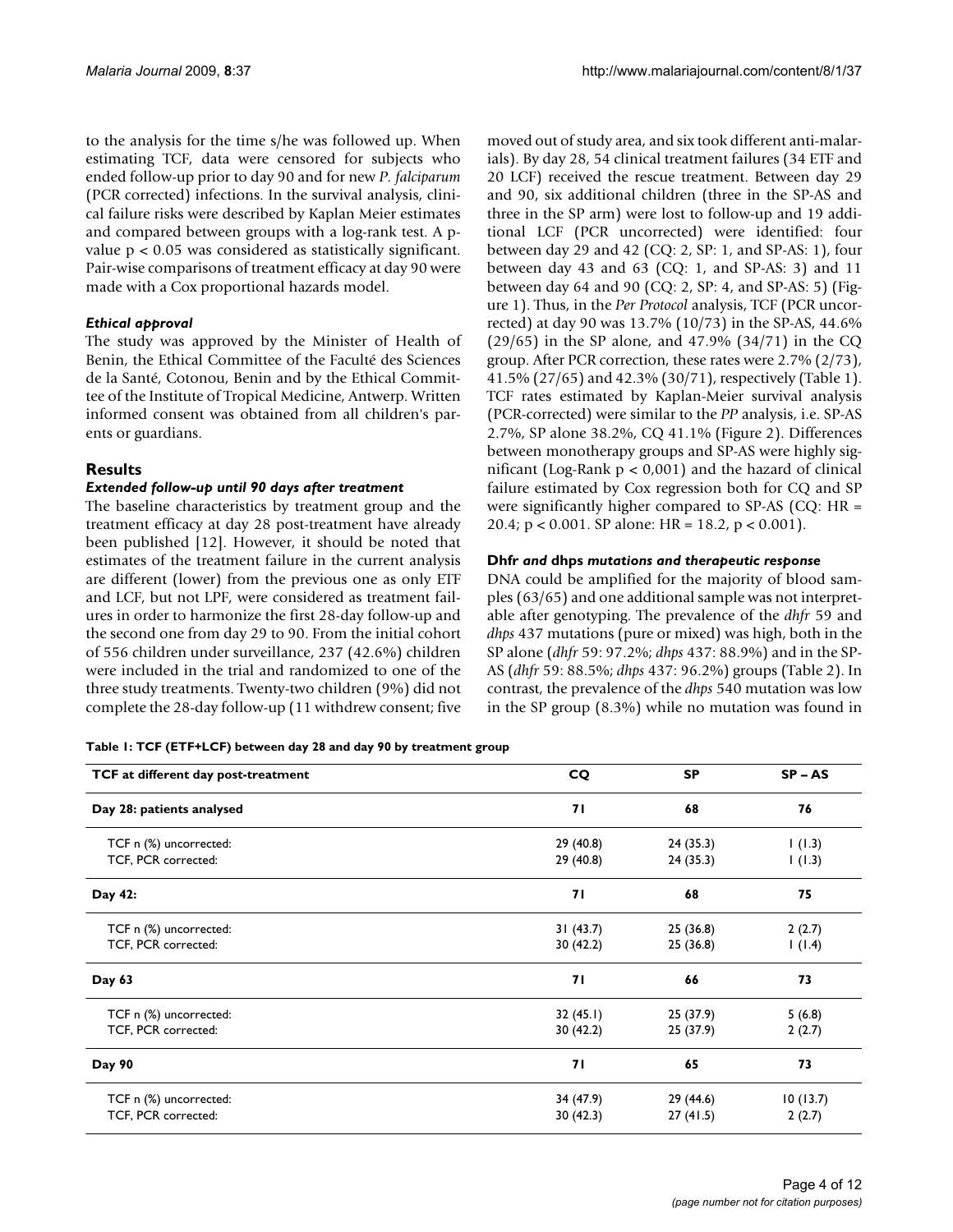

Note: ETF and LCF were not corrected by PCR

### **Figure 1**

**Trial profile (90 day follow-up)**. LCF: late clinical failure. ETF: early treatment failure. CQ: Chloroquine; SP: Sulphadoxine-Pyrimethamine; AS: Artesunate. LFU: Lost to follow-up; FU: Follow-up.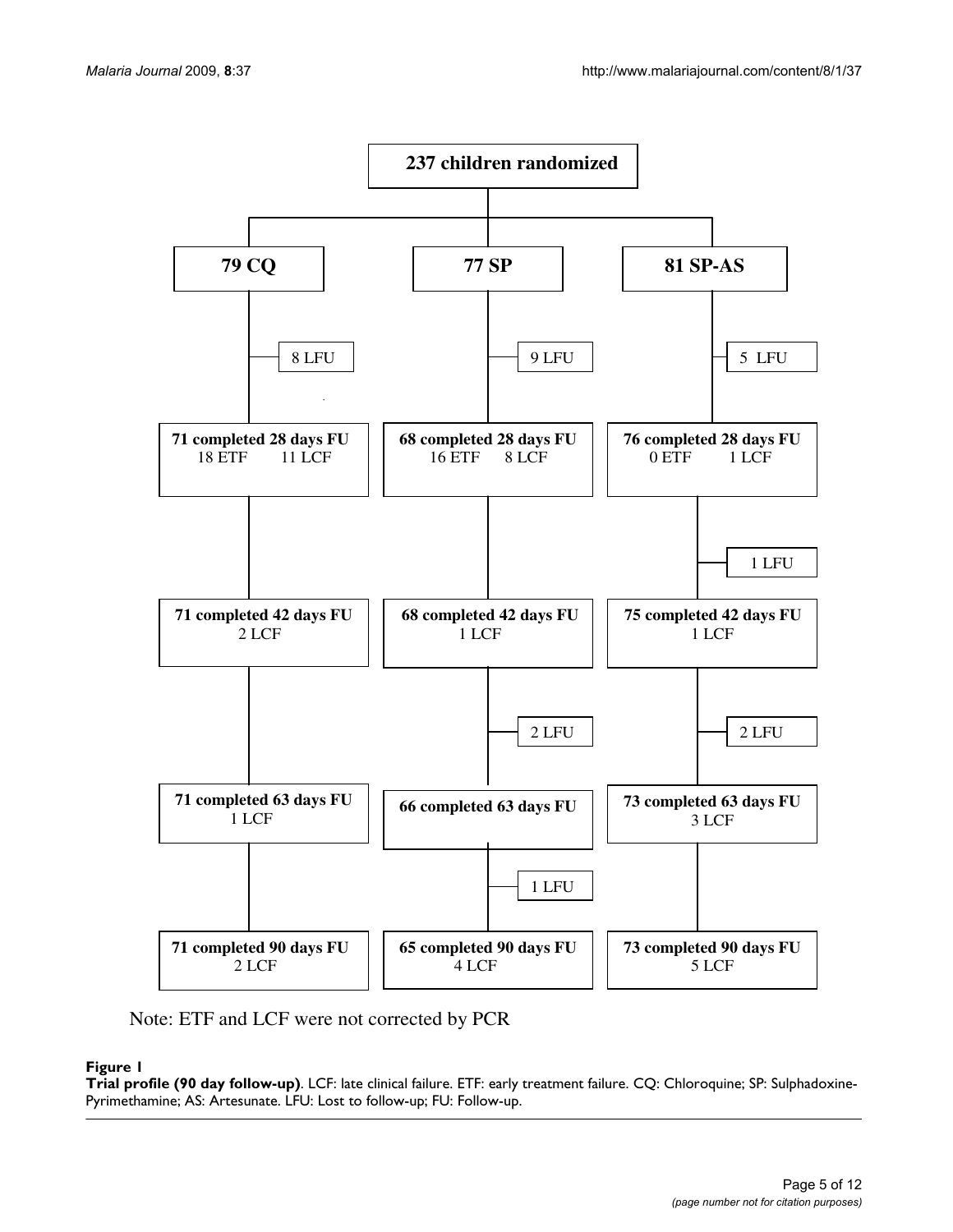2a



2b



Kaplan Meier survival curves by treatment grou **Figure 2** ps and PCR correction until day 90 post-treatment **Kaplan Meier survival curves by treatment groups and PCR correction until day 90 post-treatment**. A. PCR noncorrected. B. PCR corrected.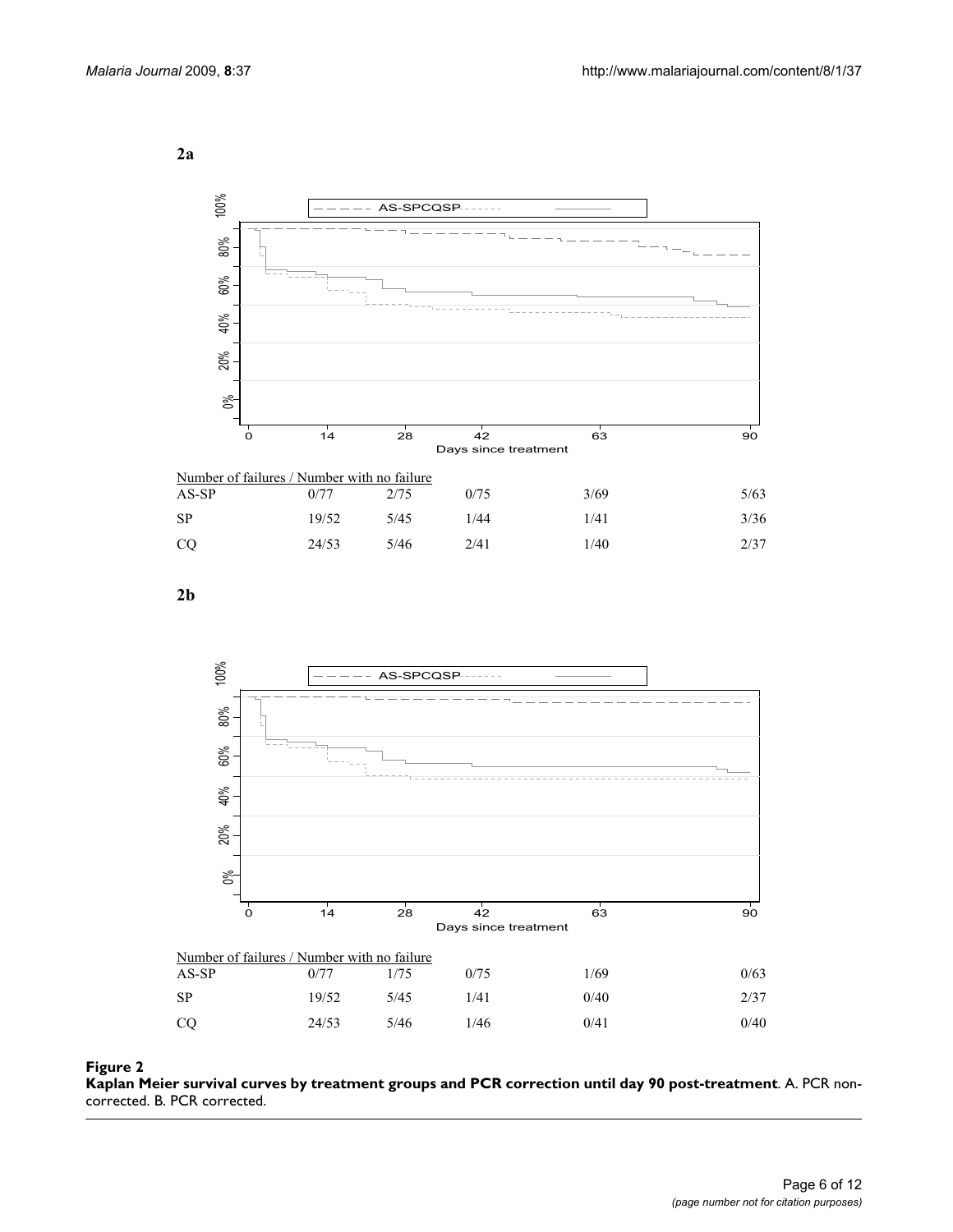|                | Total<br><b>SP</b>                    | <b>SP</b>                            |                                       | <b>Total</b><br><b>SP-AS</b><br>$N = 27*$ | SP-AS                        | <b>Total</b> |           |
|----------------|---------------------------------------|--------------------------------------|---------------------------------------|-------------------------------------------|------------------------------|--------------|-----------|
| $N = 38#$      | <b>Treatment success</b><br>$N = 24#$ | <b>Treatment failure</b><br>$N = 14$ | <b>Treatment success</b><br>$N = 23*$ |                                           | Treatment failure<br>$N = 4$ | $N = 65$ #*  |           |
| dhfr           | n (%)                                 | n (%)                                | n (%)                                 | n (%)                                     | n (%)                        | n (%)        | n (%)     |
| Arg-59         |                                       |                                      |                                       |                                           |                              |              |           |
| Wild           | 1(2.8)                                | 1(4.5)                               | 0(0)                                  | 3(11.5)                                   | 2(9.1)                       | 1(25)        | 4(6.5)    |
| Mutant         | 25(69.4)                              | 16(72.7)                             | 9(64.3)                               | 18 (69.2)                                 | 15(68.2)                     | 3(75)        | 43 (69.4) |
| Mixed          | 10(27.8)                              | 5(22.7)                              | 5(35.7)                               | 5(19.2)                                   | 5(22.7)                      | 0(0)         | 15(24.2)  |
| dhps           |                                       |                                      |                                       |                                           |                              |              |           |
| <b>Gly-437</b> |                                       |                                      |                                       |                                           |                              |              |           |
| Wild           | 4 (11.1)                              | 2(9.1)                               | 2(14.3)                               | (3.8)                                     | 1(4.5)                       | 0(0)         | 5(8.1)    |
| Mutant         | 30(83.3)                              | 19 (86.4)                            | 11(78.6)                              | 24 (92.3)                                 | 20 (90.9)                    | 4(100)       | 54 (87.1) |
| Mixed          | 2(5.6)                                | 1(4.5)                               | 1(7.1)                                | 1(3.8)                                    | 1(4.5)                       | 0(0)         | 3(4.8)    |
| <b>Glu-540</b> |                                       |                                      |                                       |                                           |                              |              |           |
| Wild           | 33 (91.7)                             | 21 (95.5)                            | 12 (85.7)                             | 26 (100)                                  | 22 (100)                     | 4(100)       | 59 (95.2) |
| Mutant         | 3(8.3)                                | 1(4.5)                               | 2(14.3)                               | 0(0)                                      | 0(0)                         | 0(0)         | 3(4.8)    |
| Mixed          | 0(0)                                  | 0(0)                                 | 0(0)                                  | 0(0)                                      | 0(0)                         | 0(0)         | 0(0)      |

#### **Table 2: Individual** *dhfr* **and** *dhps* **mutations by treatment and treatment outcome**

# 1 not amplified and 1 not interpretable; \*1 not amplified

#### **Table 3: Parasite haplotypes and treatment outcome by treatment group**

| Haplotype              | SP             |          | <b>SP-AS</b>   | Total   |           |
|------------------------|----------------|----------|----------------|---------|-----------|
| dhfr59-dhps437-dhps540 | <b>Success</b> | Failure  | <b>Success</b> | Failure |           |
|                        | n (%)          | n (%)    | n (%)          | n (%)   | n (%)     |
| M-M-W                  | 19(86.4)       | 12(85.7) | 19(86.4)       | 3(75.0) | 53 (85.5) |
| M-W-M                  | 1(4.5)         | 2(14.3)  | 0(0)           | 0(0)    | 3(4.8)    |
| M-W-W                  | 1(4.5)         | 0(0)     | 1(4.5)         | 0(0)    | 2(3.2)    |
| W-M-W                  | 1(4.5)         | 0(0)     | 2(9.1)         | (25.0)  | 4(6.5)    |

M: Mutant; W: Wild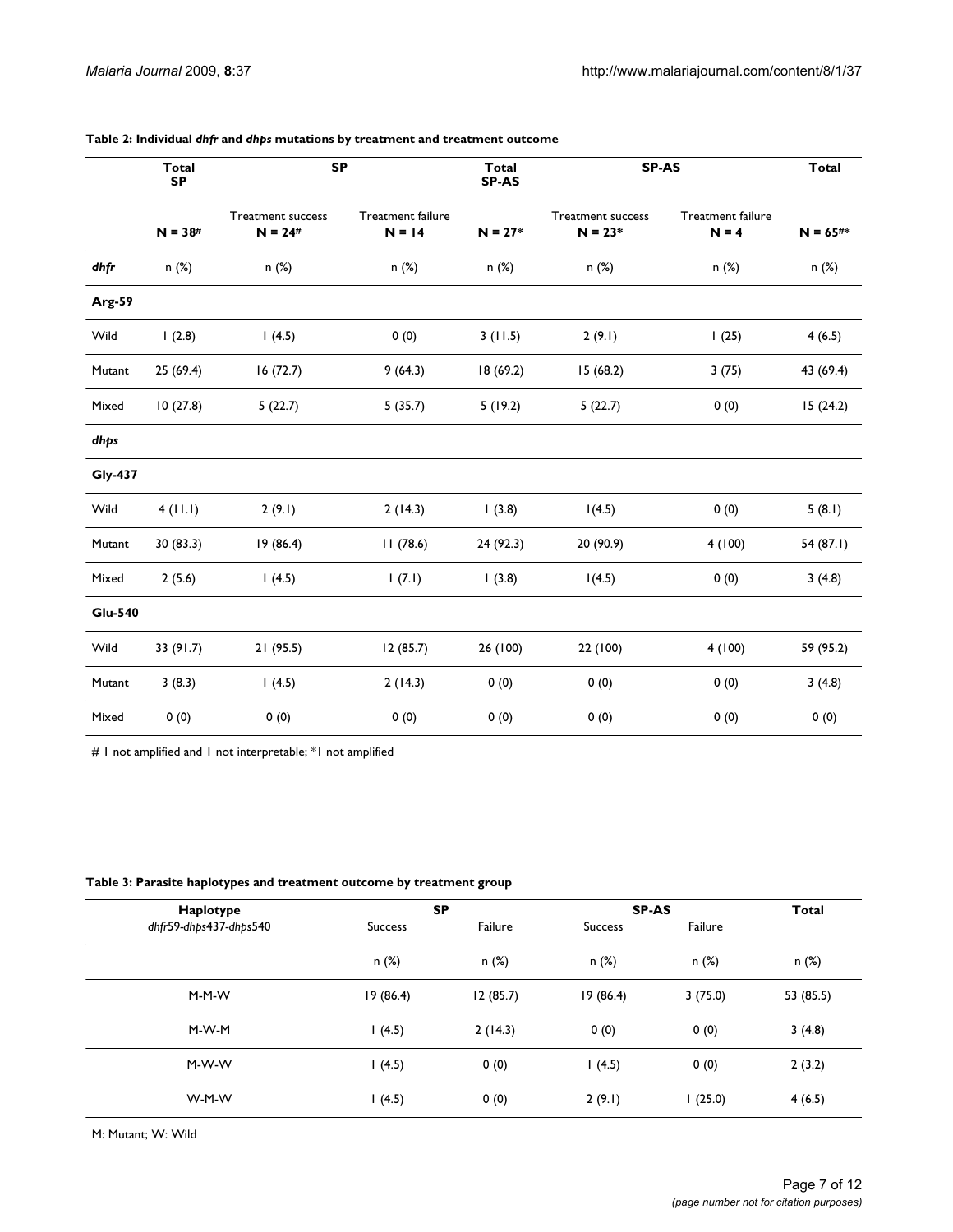the SP-AS group. In both treatment groups, no significant association between any individual mutation and treatment outcome was found. Even though the haplotype 59M437M540W (Arg-59 + Gly-437 + Glu-540) (85.5%) was the most represented, it was not associated to treatment failure ( $p = 1.0$ ) (Table 3).

#### *Long term risk of clinical malaria among LPF and ACPR identified by day 28*

By the Day 28, 38 children experienced a LPF confirmed to be a recrudescence by PCR genotyping (CQ: 25, SP: 10, and SP-AS: 3) [12]. Among these 38 LPF, 11 (28.9%) evolved towards LCF after an average of 15.4 days (95%CI: 7.9–22.9), 8 (72.7%) of them were classified as recrudescence: seven (CQ: 3 and SP: 4) before day 28 and an additional patient in the SP-AS group between day 29 and day 90 (Table 4). The 3 (27.3%) remaining LPF

|  |  | Table 4: Clinical failures (CF) by day 42, 63 and 90 post-treatment, by clinical outcome at day 28 and treatment group |
|--|--|------------------------------------------------------------------------------------------------------------------------|
|  |  |                                                                                                                        |

| Outcome at D28°                        | <b>Treatment group</b><br>(N) |              | $\mathsf{CF}$           |                    |                |                         |                         |
|----------------------------------------|-------------------------------|--------------|-------------------------|--------------------|----------------|-------------------------|-------------------------|
|                                        |                               |              | D7-28                   | D <sub>29-42</sub> | D43-63         | D64-90                  |                         |
| <b>ACPR</b><br>$(n = 123)$             | SP-AS                         | ${\sf R}$    | $\pmb{0}$               | $\pmb{0}$          | $\pmb{0}$      | $\pmb{0}$               | $\pmb{0}$               |
|                                        | 68                            | $\sf N$      | $\pmb{0}$               | $\pmb{0}$          | $\overline{2}$ | $\overline{\mathbf{5}}$ | $\overline{7}$          |
|                                        | ${\sf c}{\sf q}$              | $\mathsf{R}$ | $\pmb{0}$               | $\mathsf{L}$       | $\pmb{0}$      | $\pmb{0}$               | $\mathsf I$             |
|                                        | 8                             | $\sf N$      | $\pmb{0}$               | $\mathbf{I}$       | $\pmb{0}$      | $\pmb{0}$               | $\mathsf I$             |
|                                        | <b>SP37</b>                   | $\mathsf{R}$ | $\pmb{0}$               | $\mathbf{I}$       | $\pmb{0}$      | $\mathbf{2}$            | $\mathbf{3}$            |
|                                        | 37                            | $\sf N$      | $\pmb{0}$               | $\pmb{0}$          | $\pmb{0}$      | $\mathsf I$             | $\mathsf I$             |
| <b>LPF new infection</b><br>$(n = 7)$  | SP-AS                         | $\mathsf{R}$ | $\pmb{0}$               | $\pmb{0}$          | $\pmb{0}$      | $\pmb{0}$               | $\pmb{0}$               |
|                                        | $\overline{4}$                | ${\sf N}$    | $\pmb{0}$               | $\mathsf I$        | $\pmb{0}$      | $\pmb{0}$               | $\mathsf I$             |
|                                        | ${\sf c}{\sf q}$              | ${\sf R}$    | $\pmb{0}$               | $\pmb{0}$          | $\pmb{0}$      | $\pmb{0}$               | 0                       |
|                                        | $\overline{2}$                | ${\sf N}$    | $\pmb{0}$               | $\pmb{0}$          | $\pmb{0}$      | $\pmb{0}$               | $\pmb{0}$               |
|                                        | SP                            | ${\sf R}$    | $\pmb{0}$               | $\pmb{0}$          | $\pmb{0}$      | $\pmb{0}$               | $\pmb{0}$               |
|                                        | $\mathbf{I}$                  | ${\sf N}$    | $\pmb{0}$               | $\pmb{0}$          | $\pmb{0}$      | $\mathbf{I}$            | $\mathsf I$             |
| <b>LPF</b> recrudescence<br>$(n = 38)$ | SP-AS                         | $\mathsf{R}$ | $\pmb{0}$               | $\pmb{0}$          | $\mathsf I$    | $\pmb{0}$               | $\mathbf{I}$            |
|                                        | $\overline{\mathbf{3}}$       | $\sf N$      | $\pmb{0}$               | $\pmb{0}$          | $\pmb{0}$      | $\pmb{0}$               | $\pmb{0}$               |
|                                        | CQ                            | $\mathsf{R}$ | $\overline{\mathbf{3}}$ | $\pmb{0}$          | $\pmb{0}$      | $\pmb{0}$               | $\mathbf{3}$            |
|                                        | 25                            | $\sf N$      | $\pmb{0}$               | $\pmb{0}$          | $\mathsf I$    | $\mathbf 2$             | $\mathbf{3}$            |
|                                        | SP                            | ${\sf R}$    | $\overline{\mathbf{4}}$ | $\pmb{0}$          | $\pmb{0}$      | $\pmb{0}$               | $\overline{\mathbf{4}}$ |
|                                        | $\,$ l $\,$ 0 $\,$            | $\sf N$      | $\pmb{0}$               | $\pmb{0}$          | $\pmb{0}$      | $\pmb{0}$               | $\pmb{0}$               |

°ACPR: Adequate Clinical and Parasitological Response;

LPF: Late Parasitological Failure;  $R =$  recrudescence;  $N =$  new infection;  $D =$  day).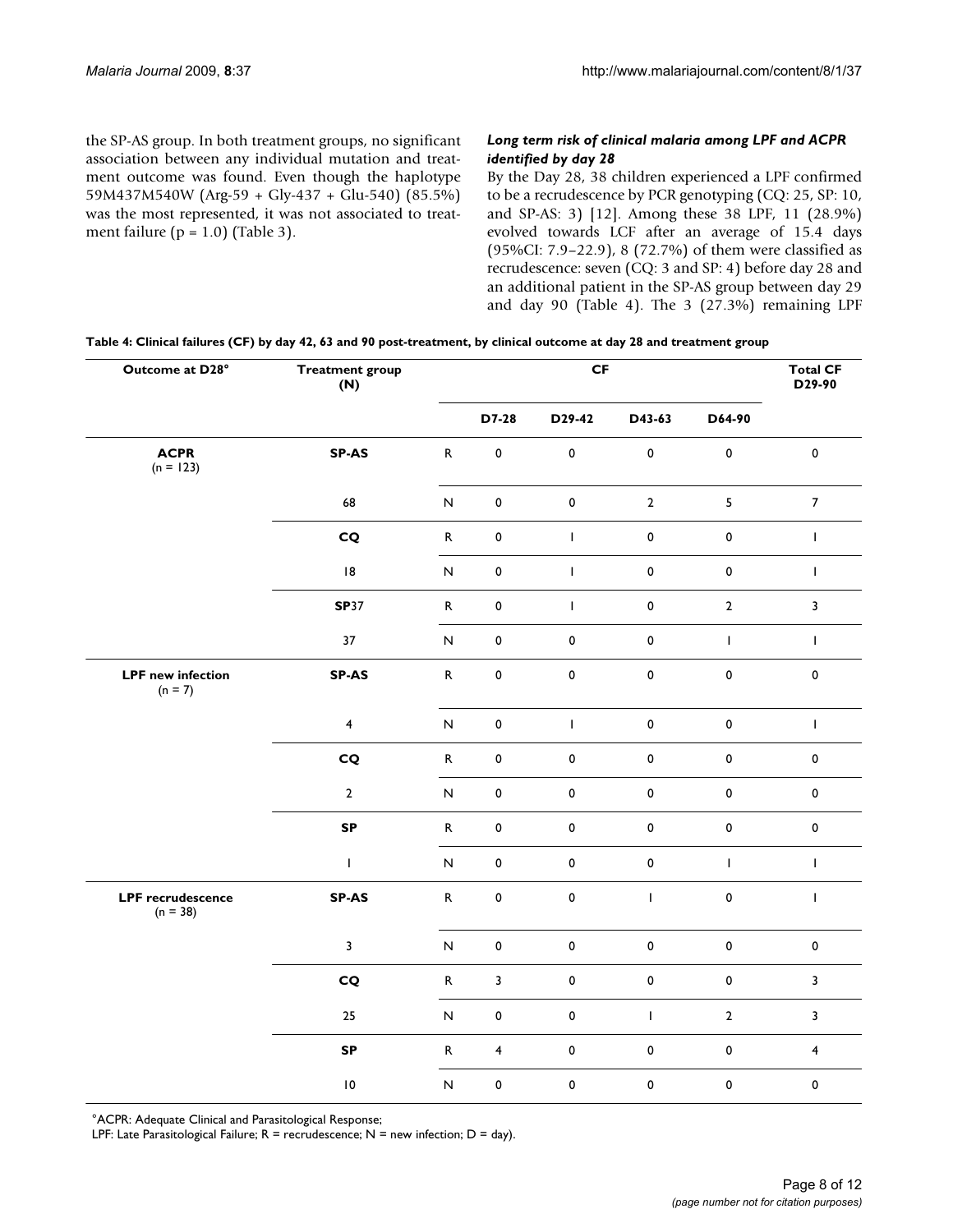patients having evolved towards LCF and classified as new infections (1 by day 63 and 2 by day 90) were all in the CQ group. In the SP group, among the 10 children classified as LPF, the 4 (40%) having evolved towards clinical failure had a mean age of 26 months (95%CI: 16.9–35.1) while this was 37.7 months (95%CI: 25.7; 49.6) for those without LCF. No gametocyte was detected in LPF patients.

Among the 7 patients with LPF by day 28 and classified as new infection by genotyping (in the estimation of treatment outcome considered as ACPR), 2 evolved towards LCF (SP-AS: 1, before day 42; SP: 1, before day 90) (Table 4). Among the remaining 123 ACPR patients (parasitefree by day 28), 13 (10.6%) evolved towards LCF (9 new infections and 4 recrudescences) (Table 4). Overall, the proportion of ACPR (including the LPF new infections) who evolved toward LCF was significantly lower than in the LPF group ( $p = 0.009$ ). In 2 (1.5%) (SP-AS: 1, and SP: 1) of the 130 ACPR (123 parasite free and 7 new infection children by day 28) gametocytes appeared after day 28. Between day 29 and day 90, no fever was detected in the majority of children with either LPF or ACPR by day 28, so that no blood slide was taken.

### **Discussion**

In this area, combining AS to SP dramatically increased the treatment efficacy despite evidence of a high treatment failure at day 28 in children treated with SP alone [12]. Such a good performance of the combination could have been due to the duration of the follow-up period, not long enough to capture all failures. Indeed, it has been stated that a 42-day follow-up can capture almost all failures after treatment with anti-malarial drugs that have a terminal half-life of less than one week and that the traditional 28-day follow-up may underestimate the true failure rate by as much as 40% [21]. However, these conclusions were based on trials carried out in low transmission areas, as there were no data with a follow-up longer than 28 days in higher transmission settings [21]. In this study, the follow-up was extended up to 90 days after treatment, though failures were identified passively so that only clinical but not parasitological failures could be detected beyond the follow-up of day 28. This allowed the detection of some additional LCF; most of them by day 42 in the CQ and SP monotherapy groups, while an additional LCF was detected by day 63 in the SP-AS group. Therefore, though the 28-day follow-up misses some events, it remains a fair estimation of the efficacy of a given drug since it allowed the detection of 91.5% of all LCF (PCR corrected). However, extending the follow-up to day 42 post-treatment would give a better estimate of the drug efficacy, as 40% of the few remaining LCF (PCR corrected) after day 28 were detected before day 42.

The good efficacy of SP-AS was surprising when considering the high clinical failure rate in the SP alone group (41.5% at day 90). A three-day treatment with AS is an incomplete treatment when resistance to the partner drug is already high. However, good efficacy of the combination SP-AS, over 90% at day 28, has already been reported from some African sites with high SP resistance [\[22](#page-10-1)-24], while in others with similar SP resistance, the efficacy of SP-AS was not as high [25]. Moreover, effectiveness of the treatment could be as low as 63.4%, when patient's compliance is low, a problem due to the non-availability of a co-formulated treatment [24]. These results confirm that in areas where SP total clinical failure is as high as 29.4% at day 28 or 41.5% at day 90, adding AS to SP improves considerably the efficacy of the treatment. Such an improvement cannot be explained by a short follow-up unable to detect all failures. Indeed, even at day 90, the clinical failure rate in patients treated with SP-AS was as low as 2.7%.

The prevalence of the point mutations in the dihydrofolate reductase (*dhfr*) and dihydropteroate synthase (*dhps*) genes linked to SP treatment failure [5] may be a useful element to consider when trying explaining the relatively high efficacy in the SP-AS group. The *dhfr* mutations 108, 51 and 59 have been related to pyrimethamine resistance [26], whereas the *dhps* mutations 437 and 540 to sulphadoxine resistance [27,28]. The occurrence of these mutations may occur in a stepwise fashion, with selection for mutations in the *dhfr* gene probably occurring first and the *dhps* mutations following later [29]. In Uganda, the presence of the *dhps* 540 mutations was a much stronger predictor of clinical treatment failure than the *dhfr* 59 mutation [30]. In this study area, the *dhps* 540 wild-type associated with the *dhfr* 59 and *dhps* 437 mutations was the most prevalent haplotype but it was not associated with SP treatment failure, possibly because of the lack of mutations in other codons, e.g. 51 in the *dhfr* gene. Treatment failure with SP associated to the *dhps* 437 mutation is lower than that with the *dhps* 540 mutation [30] and when AS is associated with SP such risk may be further reduced [30]. Only three samples carrying the *dhps* 540 mutation with the *dhps* 437 wild type were found, similar to other reports in which the occurrence of the *dhps* 540 mutation without the *dhps* 437 mutation was uncommon [30]. Therefore, the relatively high efficacy of SP-AS may be partly explained by the low prevalence of infections with the *dhps* 540 mutation. Additional elements to be considered are the rapid effect of AS on parasite load [31] and the interaction between treatment and acquired immunity. Indeed, the reduction of parasitaemia after treatment with AS is so dramatic that SP, despite high resistance when given alone, may be able to remove the remaining parasites, helped also by the patient's acquired immunity. However, assuming that the *dhps* mutations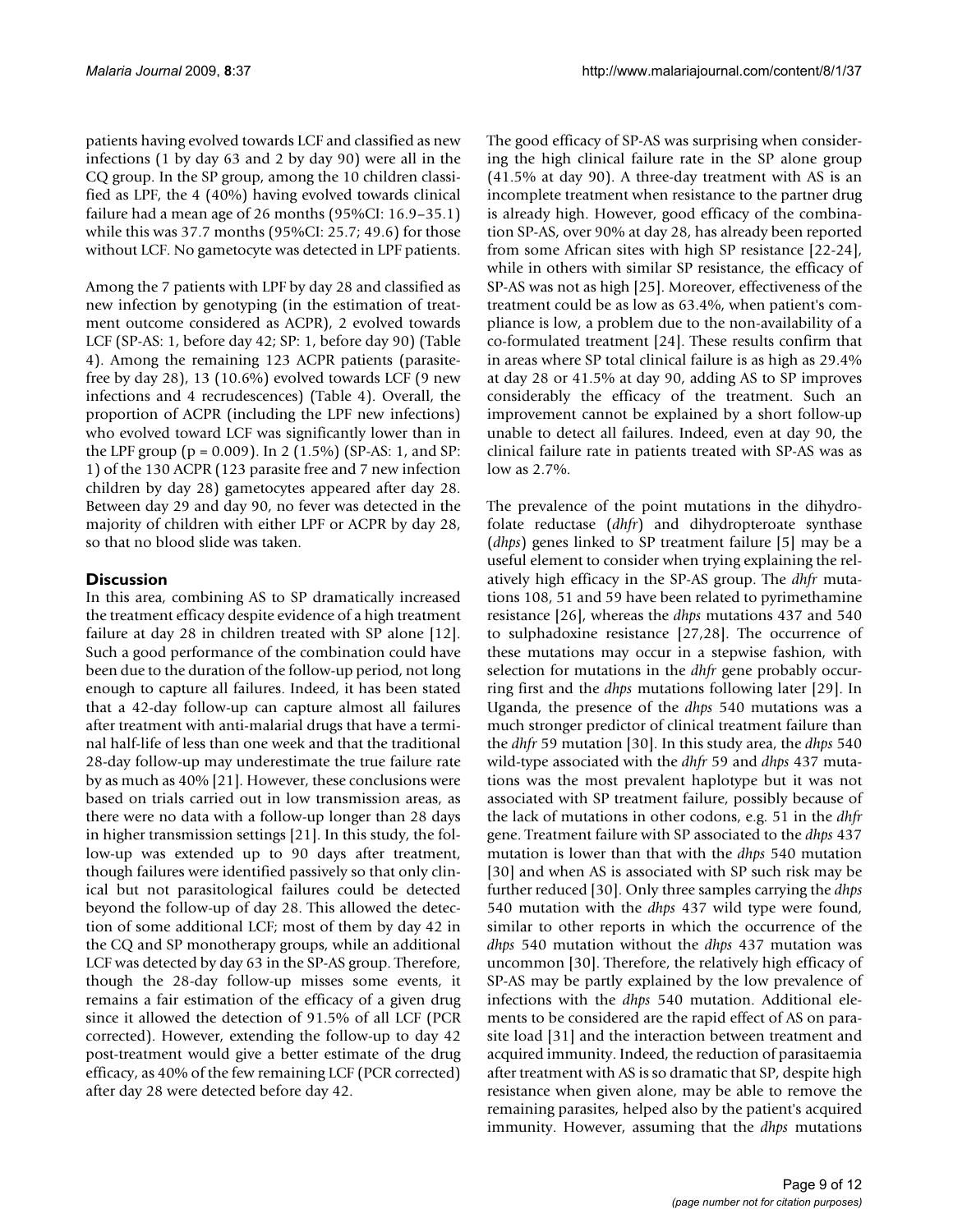occur in a stepwise fashion, first the *dhps* 437 and then the *dhps* 540 mutations, a process driven by drug pressure, and that indeed the double mutant is associated with a higher risk of failure, the efficacy of SP-AS may rapidly decrease over time if this treatment or SP alone are commonly used.

When considering only the PCR-confirmed recrudescences, only 18.4% of the LPF evolved towards a LCF within the 28-day follow-up. This proportion is much lower than that obtained in several trials carried out in sub-Saharan Africa in which more than 40% of the LPF cases evolved towards LCF within 28 days post-treatment [32]. In the study, one additional child experienced a LCF between day 29 and day 90, increasing the risk of developing clinical malaria to 21.0% (8/38). This is lower to what has been reported in Uganda where the risk of developing symptomatic malaria within 30 days was 50% [33]. Similarly, in Gabon only a small proportion of infected children remained asymptomatic for five days or more [34]. However, in the present study, more than half of these children never developed symptoms, even after a follow-up of about three months. Such difference may be explained by the age pattern of the cohort as at the end of the study the youngest children were at least 24 months old and the oldest 77 month old. Considering this is an area of intense and perennial transmission [13,14], the large majority of children probably had some degree of acquired immunity that contributed to either delaying the evolution towards clinical disease or even clearing the infection [14,35-38].

#### **Conclusion**

Combining AS to SP dramatically increased the treatment efficacy, even when extending the follow-up to day 90 post-treatment, and despite the high percentage of failures following treatment with SP alone. Such a good performance may be explained by several factors including the low prevalence of the *dhps* 540 mutation, the rapid reduction of the parasite load by AS and the interaction between acquired immunity and treatment. In 2004, Benin has chosen artemether-lumefantrine and amodiaquineartesunate as recommended first-line treatments for uncomplicated malaria. Their deployment in peripheral health facilities has been slow though now the situation is gradually improving (A. Nahum, personal communication). Experiences from several African countries [39-42] indicate that the deployment of a new drug policy during the transition period suffers multiple constraints, including unavailability of the new treatment(s) due to stockouts. Both SP and AS are easily available in Benin and their combination offers a good alternative whenever the two recommended anti-malaria treatments are not available [43,44].

#### **Competing interests**

The authors declare that they have no competing interests.

#### **Authors' contributions**

AN contributed to the study design, coordination and supervision of the field work, data entry, cleaning and analysis, and paper writing. AE contributed to the study design, protocol writing, data analysis and review of the paper. DA contributed to data management and analysis. DB contributed to data management and analysis. CVO contributed to blood sample analysis and manuscript review. JM contributed to statistical analysis. MA contributed to the study design, coordination & supervision of the field work, and paper reviewing. MC contributed to study design and paper reviewing. AM contributed to the study design, data analysis and interpretation as well as manuscript review. UDA contributed to study design, protocol writing, data analysis, interpretation and supervision, and manuscript review.

#### **Acknowledgements**

We are very grateful to the children and parents who participated in the study. The authors thank the staff of Population Health Project, particularly its coordinator, Dr. Olivier Capo-Chichi. We would like to express our sincere appreciation to all the members of the study team including Agbowai Carine, Adjeniya Achille, Bocovo Charles, Tohon Honesty, Chabi do Aboudou, Djidonou Gilbert, for their commitment, technical support and high quality work related to the data entry. We would also like to thank Dr. Albertine Traoré of the Aïdjedo district health centre, Dr. Théophile Hounhouédo and the staff of the NGO Vie Nouvelle.

This study was funded by the Benin Ministry of Health through the Population Health Project. Finally, we would like to thank all the members of the Malaria Epidemiology & Control Unit at unit at the Prince Leopold Institute of Tropical Medicine, Antwerp, Belgium.

#### **References**

- 1. Ministère de la Santé: *Atelier de consensus sur le changement de la politique de traitement antipaludique. Programme National de Lutte contre le Paludisme* Cotonou: DNPS; 2004:1-10.
- 2. Ministère de la Santé: *Politique Nationale de Lutte contre le Paludisme et cadre stratégique de mise en œuvre. Programme National de Lutte contre le Paludisme* Cotonou. DNPS; 2005:1-50.
- 3. Ministère de la Santé: *Programme National de Lutte contre le Paludisme* Cotonou. DNPS; 1992.
- 4. Kyabayinze D, Cattamanchi A, Kamya MR, Rosenthal PJ, Dorsey G: **[Validation of a simplified method for using molecular mark](http://www.ncbi.nlm.nih.gov/entrez/query.fcgi?cmd=Retrieve&db=PubMed&dopt=Abstract&list_uids=14628939)ers to predict sulfadoxine-pyrimethamine treatment failure [in African children with falciparum malaria.](http://www.ncbi.nlm.nih.gov/entrez/query.fcgi?cmd=Retrieve&db=PubMed&dopt=Abstract&list_uids=14628939)** *Am J Trop Med Hyg* 2003, **69:**247-52.
- 5. Kublin JG, Dzinjalamala FK, Kamwendo DD, Malkin EM, Cortese JF, Martino LM, Mukadam RA, Rogerson SJ, Lescano AG, Molyneux ME, Winstanley PA, Chimpeni P, Taylor TE, Plowe CV: **Molecular markers for failure of sulfadoxine-pyrimethamine and chlorproguanil-dapsone treatment of** *Plasmodium falciparum* **[malaria.](http://www.ncbi.nlm.nih.gov/entrez/query.fcgi?cmd=Retrieve&db=PubMed&dopt=Abstract&list_uids=11807721)** *J Infect Dis* 2002, **185:**380-388.
- 6. World Health Organization: *Antimalarial drug combination therapy. Report of WHO technical consultation, 4–5 April. Geneva, (WHO/CDS/ RBM/2001.35)* WHO, Geneva; 2001.
- 7. World Health Organization: *Guidelines for the treatment of malaria* 2006 [\[http://whqlibdoc.who.int/publications/2006/](http://whqlibdoc.who.int/publications/2006/9241546948_eng.pdf) <u>[9241546948\\_eng.pdf](http://whqlibdoc.who.int/publications/2006/9241546948_eng.pdf)]</u>. WHO, Geneva
- 8. Bukirwa H, Critchley J: **[Sulfadoxine-pyrimethamine plus artesu](http://www.ncbi.nlm.nih.gov/entrez/query.fcgi?cmd=Retrieve&db=PubMed&dopt=Abstract&list_uids=16437507)[nate versus sulfadoxine-pyrimethamine plus amodiaquine](http://www.ncbi.nlm.nih.gov/entrez/query.fcgi?cmd=Retrieve&db=PubMed&dopt=Abstract&list_uids=16437507)**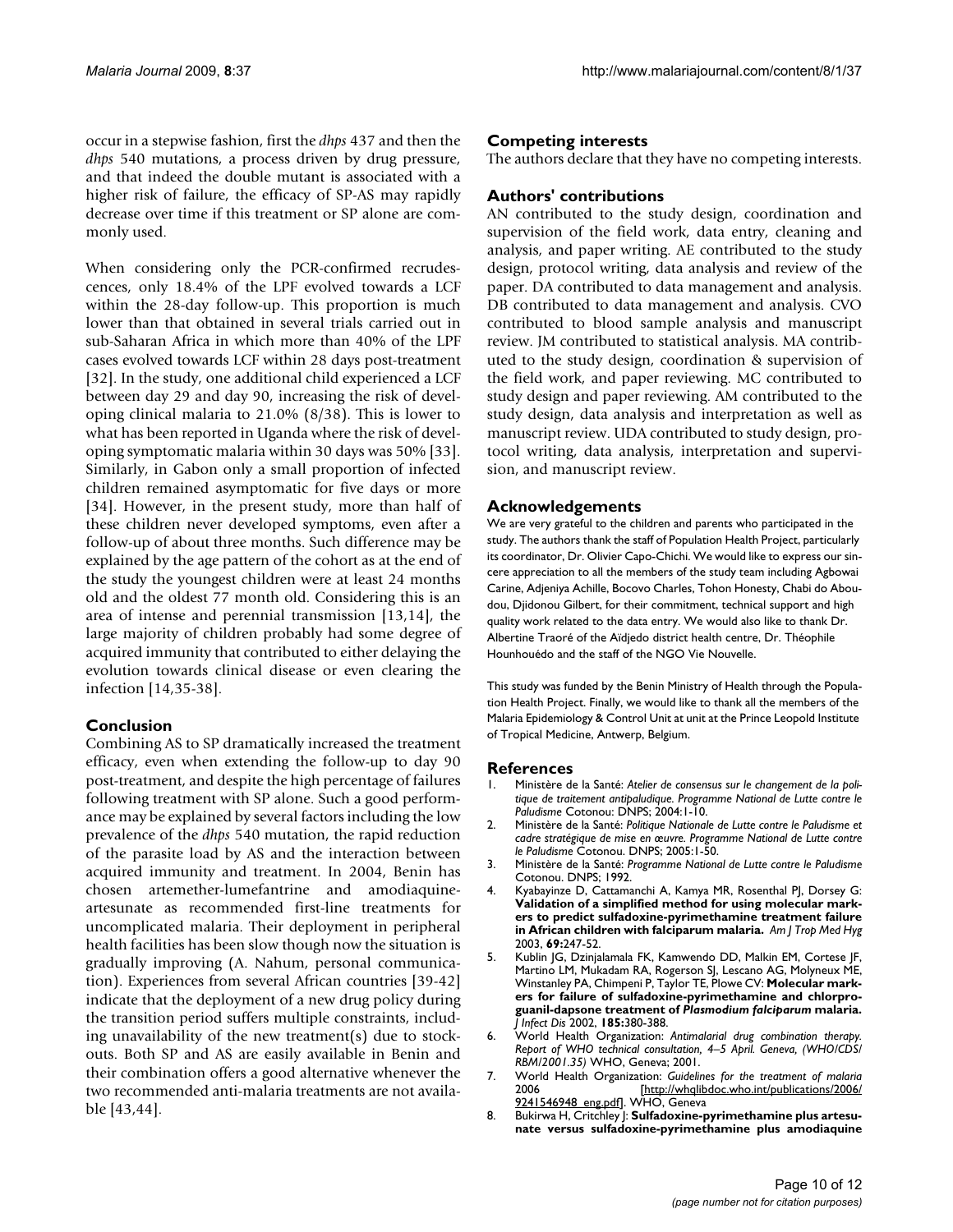**[for treating uncomplicated malaria.](http://www.ncbi.nlm.nih.gov/entrez/query.fcgi?cmd=Retrieve&db=PubMed&dopt=Abstract&list_uids=16437507)** *Cochrane Database Syst Rev* 2006, **1:**CD004966.

- 9. Obonyo CO, Juma EA, Ogutu BR, Vulule JM, Lau J: **[Amodiaquine](http://www.ncbi.nlm.nih.gov/entrez/query.fcgi?cmd=Retrieve&db=PubMed&dopt=Abstract&list_uids=16978673) [combined with sulfadoxine/pyrimethamine versus artemisi](http://www.ncbi.nlm.nih.gov/entrez/query.fcgi?cmd=Retrieve&db=PubMed&dopt=Abstract&list_uids=16978673)nin-based combinations for the treatment of uncomplicated [falciparum malaria in Africa: ameta-analysis.](http://www.ncbi.nlm.nih.gov/entrez/query.fcgi?cmd=Retrieve&db=PubMed&dopt=Abstract&list_uids=16978673)** *Trans R Soc Trop Med Hyg* 2007, **101:**117-126.
- 10. Wongsrichanalai C, Thimasarn K, Sirichaisinthop J: **Antimalarial drug combination policy: a caveat.** *Lancet* 2000, **24:**2245-2247.
- 11. Nosten F, van Vugt M, Price R, Luxemburger C, Thway KL, Brockman A, McGready R, ter Kuile F, Looareesuwan S, White NJ: **Effects of artesunate-mefloquine combination on incidence of** *Plasmodium falciparum* **malaria and mefloquine resistance in western Thailand: a prospective study.** *Lancet* 2000, **22:**297-302.
- 12. Nahum A, Erhart A, Gazard D, Agbowai C, Van Overmeir C, van Loen H, Menten J, Akogbeto M, Coosemans M, Massougbodji A, D'Alessandro U: **[Adding artesunate to sulphadoxine-pyrimeth](http://www.ncbi.nlm.nih.gov/entrez/query.fcgi?cmd=Retrieve&db=PubMed&dopt=Abstract&list_uids=18154655)[amine greatly improves the treatment efficacy in children](http://www.ncbi.nlm.nih.gov/entrez/query.fcgi?cmd=Retrieve&db=PubMed&dopt=Abstract&list_uids=18154655) with uncomplicated falciparum malaria on the coast of [Benin, West Africa.](http://www.ncbi.nlm.nih.gov/entrez/query.fcgi?cmd=Retrieve&db=PubMed&dopt=Abstract&list_uids=18154655)** *Malar J* 2007, **6:**170.
- 13. Akogbeto M: **Etude des aspects épidémiologiques du paludisme côtier lagunaire au Bénin.** In *Thèse de Doctorat ès-Science* Université de Paris XI; 1992.
- 14. Akogbeto M, Modiano D, Bosman A: **[Malaria transmission in the](http://www.ncbi.nlm.nih.gov/entrez/query.fcgi?cmd=Retrieve&db=PubMed&dopt=Abstract&list_uids=1339969) [lagoon area of Cotonou, Benin.](http://www.ncbi.nlm.nih.gov/entrez/query.fcgi?cmd=Retrieve&db=PubMed&dopt=Abstract&list_uids=1339969)** *Parassitologia* 1992, **34:**147-154.
- 15. N'Guessan R, Corbel V, Akogbéto M, Rowland M: **[Reduced efficacy](http://www.ncbi.nlm.nih.gov/entrez/query.fcgi?cmd=Retrieve&db=PubMed&dopt=Abstract&list_uids=17479880) [of insecticide-treated nets and indoor residual spraying for](http://www.ncbi.nlm.nih.gov/entrez/query.fcgi?cmd=Retrieve&db=PubMed&dopt=Abstract&list_uids=17479880) [malaria control in pyrethroid resistance area, Benin.](http://www.ncbi.nlm.nih.gov/entrez/query.fcgi?cmd=Retrieve&db=PubMed&dopt=Abstract&list_uids=17479880)** *Emerg Infect Dis* 2007, **13:**199-206.
- 16. World Health Organization: **Severe falciparum malaria.** *Trans R Soc Trop Med Hyg* 2000, **94(Suppl 1):**1-90.
- 17. World Health Organization: *Assessment and monitoring of antimalarial drug efficay for the treatment of uncomplicated falciparum malaria* Geneva; World Health Organization; 2003.
- <span id="page-10-0"></span>18. Plowe CV, Djimde A, Bouare M, Doumbo O, Wellems TE: **Pyrimethamine and proguanil resistance-conferring mutations in** *Plasmodium falciparum* **[dihydrofolate reductase:](http://www.ncbi.nlm.nih.gov/entrez/query.fcgi?cmd=Retrieve&db=PubMed&dopt=Abstract&list_uids=7611566) [polymerase chain reaction methods for surveillance in](http://www.ncbi.nlm.nih.gov/entrez/query.fcgi?cmd=Retrieve&db=PubMed&dopt=Abstract&list_uids=7611566) [Africa.](http://www.ncbi.nlm.nih.gov/entrez/query.fcgi?cmd=Retrieve&db=PubMed&dopt=Abstract&list_uids=7611566)** *Am J Trop Med Hyg* 1995, **52:**565-568.
- 19. Ranford-Cartwright LC, Balfe P, Carter R, Walliker D: **Frequency of cross-fertilization in the human malaria parasite** *Plasmodium falciparum***[.](http://www.ncbi.nlm.nih.gov/entrez/query.fcgi?cmd=Retrieve&db=PubMed&dopt=Abstract&list_uids=8355994)** *Parasitology* 1993, **107:**11-18.
- 20. Duraisingh MT, Curtis J, Warhurst DC: *Plasmodium falciparum* **[:](http://www.ncbi.nlm.nih.gov/entrez/query.fcgi?cmd=Retrieve&db=PubMed&dopt=Abstract&list_uids=9603482) [detection of polymorphisms in the dihydrofolate reductase](http://www.ncbi.nlm.nih.gov/entrez/query.fcgi?cmd=Retrieve&db=PubMed&dopt=Abstract&list_uids=9603482) and dihydropteroate synthetase genes by PCR and restric[tion digestion.](http://www.ncbi.nlm.nih.gov/entrez/query.fcgi?cmd=Retrieve&db=PubMed&dopt=Abstract&list_uids=9603482)** *Exp Parasitol* 1998, **89:**1-8.
- 21. Stepniewska K, Taylor WR, Mayxay M, Price R, Smithuis F, Guthmann JP, Barnes K, Myint HY, Adjuik M, Olliaro P, Pukrittayakamee S, Looareesuwan S, Hien TT, Farrar J, Nosten F, Day NP, White NJ: **In vivo assessment of drug efficacy against** *Plasmodium falciparum* **[malaria: duration of follow-up.](http://www.ncbi.nlm.nih.gov/entrez/query.fcgi?cmd=Retrieve&db=PubMed&dopt=Abstract&list_uids=15504852)** *Antimicrob Agents Chemother* 2004, **48:**4271-4280.
- <span id="page-10-1"></span>22. Rulisa S, Gatarayiha JP, Kabarisa T, Ndayisaba G: **Comparison of different artemisinin-based combinations for the treatment of** *Plasmodium falciparum* **[malaria in children in Kigali,](http://www.ncbi.nlm.nih.gov/entrez/query.fcgi?cmd=Retrieve&db=PubMed&dopt=Abstract&list_uids=17978058) [Rwanda, an area of resistance to sulfadoxine-pyrimeth](http://www.ncbi.nlm.nih.gov/entrez/query.fcgi?cmd=Retrieve&db=PubMed&dopt=Abstract&list_uids=17978058)amine: artesunate plus sulfadoxine/pyrimethamine versus [artesunate plus sulfamethoxypyrazine/pyrimethamine.](http://www.ncbi.nlm.nih.gov/entrez/query.fcgi?cmd=Retrieve&db=PubMed&dopt=Abstract&list_uids=17978058)** *Am J Trop Med Hyg* 2007, **77:**612-616.
- 23. Mockenhaupt FP, Ehrhardt S, Dzisi SY, Teun Bousema J, Wassilew N, Schreiber J, Anemana SD, Cramer JP, Otchwemah RN, Sauerwein RW, Eggelte TA, Bienzle U: **[A randomized, placebo-controlled,](http://www.ncbi.nlm.nih.gov/entrez/query.fcgi?cmd=Retrieve&db=PubMed&dopt=Abstract&list_uids=15941413) [double-blind trial on sulfadoxine-pyrimethaminealone or](http://www.ncbi.nlm.nih.gov/entrez/query.fcgi?cmd=Retrieve&db=PubMed&dopt=Abstract&list_uids=15941413) combined with artesunate or amodiaquine in uncomplicated [malaria.](http://www.ncbi.nlm.nih.gov/entrez/query.fcgi?cmd=Retrieve&db=PubMed&dopt=Abstract&list_uids=15941413)** *Trop Med Int Health* 2005, **10:**512-520.
- 24. Depoortere E, Guthmann JP, Pressé J, Sipilanyambe N, Nkandu E, Balkan S, de Pécoulas PE, Legros D: **[Efficacy and effectiveness of the](http://www.ncbi.nlm.nih.gov/entrez/query.fcgi?cmd=Retrieve&db=PubMed&dopt=Abstract&list_uids=15679556) [combination of sulfadoxine/pyrimethamine and a 3-day](http://www.ncbi.nlm.nih.gov/entrez/query.fcgi?cmd=Retrieve&db=PubMed&dopt=Abstract&list_uids=15679556) course of artesunate for the treatment of uncomplicated fal[ciparum malaria in a refugee settlement in Zambia.](http://www.ncbi.nlm.nih.gov/entrez/query.fcgi?cmd=Retrieve&db=PubMed&dopt=Abstract&list_uids=15679556)** *Trop Med Int Health* 2005, **10:**139-145.
- 25. Rwagacondo CE, Niyitegeka F, Sarushi J, Karema C, Mugisha V, Dujardin JC, Van Overmeir C, Ende J van den, D'Alessandro U: **[Efficacy of](http://www.ncbi.nlm.nih.gov/entrez/query.fcgi?cmd=Retrieve&db=PubMed&dopt=Abstract&list_uids=12887037) [amodiaquine alone and combined with sulfadoxine](http://www.ncbi.nlm.nih.gov/entrez/query.fcgi?cmd=Retrieve&db=PubMed&dopt=Abstract&list_uids=12887037)pyrimethamine and of sulfadoxine pyrimethamine com[bined with artesunate.](http://www.ncbi.nlm.nih.gov/entrez/query.fcgi?cmd=Retrieve&db=PubMed&dopt=Abstract&list_uids=12887037)** *Am J Trop Med Hyg* 2003, **68:**743-747.
- 26. Biswas S, Escalante A, Chaiyaroj S, Angkasekwinai P, Lal AA: **Prevalence of point mutations in the dihydrofolate reductase and dihydrofolate synthetase genes of** *Plasmodium falciparum* **isolates from India and Thailand: a molecular epidemiologic study.** *Trop Med Int Health* 2000, **10:**773-743.
- 27. Triglia T, Cowman AF: **Primary structure and expression of the dihydropteroate synthetase gene of** *Plasmodium falciparum***[.](http://www.ncbi.nlm.nih.gov/entrez/query.fcgi?cmd=Retrieve&db=PubMed&dopt=Abstract&list_uids=8041761)** *Proc Natl Acad Sci USA* 1994, **91:**7149-7153.
- 28. Brooks DR, Wang P, Read M, Watkins WM, Sims PF, Hyde JE: **Sequence variation of the hydroxymethyldihydropterin pyrophosphokinase: dihydropteroate synthase gene in lines of the human malaria parasite,** *Plasmodium falciparum***[, with](http://www.ncbi.nlm.nih.gov/entrez/query.fcgi?cmd=Retrieve&db=PubMed&dopt=Abstract&list_uids=7925353) [differing resistance to sulfadoxine.](http://www.ncbi.nlm.nih.gov/entrez/query.fcgi?cmd=Retrieve&db=PubMed&dopt=Abstract&list_uids=7925353)** *Eur J Biochem* 1994, **224:**397-405.
- 29. Talisuna AO, Bloland P, D'Alessandro U: **[History, dynamics, and](http://www.ncbi.nlm.nih.gov/entrez/query.fcgi?cmd=Retrieve&db=PubMed&dopt=Abstract&list_uids=14726463) [public health importance of malaria parasite resistance.](http://www.ncbi.nlm.nih.gov/entrez/query.fcgi?cmd=Retrieve&db=PubMed&dopt=Abstract&list_uids=14726463)** *Clin Microbiol Rev* 2004, **17:**235-254.
- Dorsey G, Dokomajilar C, Kiggundu M, Staedke SG, Kamya MR, Rosenthal PJ: **[Principal role of dihydropteroate synthase muta](http://www.ncbi.nlm.nih.gov/entrez/query.fcgi?cmd=Retrieve&db=PubMed&dopt=Abstract&list_uids=15642967)[tions in mediating resistance to sulfadoxine-pyrimethamine](http://www.ncbi.nlm.nih.gov/entrez/query.fcgi?cmd=Retrieve&db=PubMed&dopt=Abstract&list_uids=15642967) in single-drug and combination therapy of uncomplicated [malaria in Uganda.](http://www.ncbi.nlm.nih.gov/entrez/query.fcgi?cmd=Retrieve&db=PubMed&dopt=Abstract&list_uids=15642967)** *Am J Trop Med Hyg* 2004, **71:**758-763.
- White NJ, Olliaro PL: [Strategies for the prevention of antima](http://www.ncbi.nlm.nih.gov/entrez/query.fcgi?cmd=Retrieve&db=PubMed&dopt=Abstract&list_uids=15275291)**[larial drug resistance: rationale for combination chemother](http://www.ncbi.nlm.nih.gov/entrez/query.fcgi?cmd=Retrieve&db=PubMed&dopt=Abstract&list_uids=15275291)[apy for malaria.](http://www.ncbi.nlm.nih.gov/entrez/query.fcgi?cmd=Retrieve&db=PubMed&dopt=Abstract&list_uids=15275291)** *Parasitol Today* 1996, **12:**399-401.
- 32. Olliaro P, Pinoges L, Checchi F, Vaillant M, Guthmann JP: **[Risk asso](http://www.ncbi.nlm.nih.gov/entrez/query.fcgi?cmd=Retrieve&db=PubMed&dopt=Abstract&list_uids=18291006)[ciated with asymptomatic parasitaemia occurring post-anti](http://www.ncbi.nlm.nih.gov/entrez/query.fcgi?cmd=Retrieve&db=PubMed&dopt=Abstract&list_uids=18291006)[malarial treatment.](http://www.ncbi.nlm.nih.gov/entrez/query.fcgi?cmd=Retrieve&db=PubMed&dopt=Abstract&list_uids=18291006)** *Trop Med Int Health* 2008, **13:**83-90.
- 33. Njama-Meya D, Kamya MR, Dorsey G: **[Asymptomatic parasitae](http://www.ncbi.nlm.nih.gov/entrez/query.fcgi?cmd=Retrieve&db=PubMed&dopt=Abstract&list_uids=15303990)[mia as a risk factor for symptomatic malaria in a cohort of](http://www.ncbi.nlm.nih.gov/entrez/query.fcgi?cmd=Retrieve&db=PubMed&dopt=Abstract&list_uids=15303990) [Ugandan children.](http://www.ncbi.nlm.nih.gov/entrez/query.fcgi?cmd=Retrieve&db=PubMed&dopt=Abstract&list_uids=15303990)** *Trop Med Int Health* 2004, **9:**862-868.
- 34. Missinou MA, Lell B, Kremsner PG: **Uncommon asymptomatic** *Plasmodium falciparum* **[infections in Gabonese children.](http://www.ncbi.nlm.nih.gov/entrez/query.fcgi?cmd=Retrieve&db=PubMed&dopt=Abstract&list_uids=12715318)** *Clin Infect Dis* 2003, **36:**1198-1202.
- 35. Francis D, Nsobya SL, Talisuna A, Yeka A, Kamya MR, Machekano R, Dokomajilar C, Rosenthal PJ, Dorsey G: **[Geographic differences](http://www.ncbi.nlm.nih.gov/entrez/query.fcgi?cmd=Retrieve&db=PubMed&dopt=Abstract&list_uids=16518760) [in antimalarial drug efficacy in Uganda are explained by dif](http://www.ncbi.nlm.nih.gov/entrez/query.fcgi?cmd=Retrieve&db=PubMed&dopt=Abstract&list_uids=16518760)ferences in endemicity and not by known molecular markers [of drug resistance.](http://www.ncbi.nlm.nih.gov/entrez/query.fcgi?cmd=Retrieve&db=PubMed&dopt=Abstract&list_uids=16518760)** *J Infect Dis* 2006, **193:**978-986.
- Vestergaard LS, Lusingu JP, Nielsen MA, Mmbando BP, Dodoo D, Akanmori BD, Alifrangis M, Bygbjerg IC, Lemnge MM, Staalsoe T, Hviid L, Theander TG: **Differences in human antibody reactivity to** *Plasmodium falciparum* **[variant surface antigens are](http://www.ncbi.nlm.nih.gov/entrez/query.fcgi?cmd=Retrieve&db=PubMed&dopt=Abstract&list_uids=18250179) [dependent on age and malaria transmission intensity in](http://www.ncbi.nlm.nih.gov/entrez/query.fcgi?cmd=Retrieve&db=PubMed&dopt=Abstract&list_uids=18250179) [northeastern Tanzania.](http://www.ncbi.nlm.nih.gov/entrez/query.fcgi?cmd=Retrieve&db=PubMed&dopt=Abstract&list_uids=18250179)** *Infect Immun* 2008, **76:**2706-2714.
- Djimdé AA, Doumbo OK, Traore O, Guindo AB, Kayentao K, Diourte Y, Niare-Doumbo S, Coulibaly D, Kone AK, Cissoko Y, Tekete M, Fofana B, Dicko A, Diallo DA, Wellems TE, Kwiatkowski D, Plowe CV: **Clearance of drug-resistant parasites as a model for protective immunity in** *Plasmodium falciparum* **[malaria.](http://www.ncbi.nlm.nih.gov/entrez/query.fcgi?cmd=Retrieve&db=PubMed&dopt=Abstract&list_uids=14695097)** *Am J Trop Med Hyg* 2003, **69:**558-563.
- 38. Enevold A, Nkya WM, Theisen M, Vestergaard LS, Jensen AT, Staalsoe T, Theander TG, Bygbjerg IC, Alifrangis M: **Potential impact of host immunity on malaria treatment outcome in Tanzanian children infected with** *Plasmodium falciparum***[.](http://www.ncbi.nlm.nih.gov/entrez/query.fcgi?cmd=Retrieve&db=PubMed&dopt=Abstract&list_uids=18021388)** *Malar J* 2007, **6:**153.
- 39. Malik EM, Mohamed TA, Elmardi KA, Mowien RM, Elhassan AH, Elamin SB, Mannan AA, Ahmed ES: **[From chloroquine to artemisi](http://www.ncbi.nlm.nih.gov/entrez/query.fcgi?cmd=Retrieve&db=PubMed&dopt=Abstract&list_uids=16879742)[nin-based combination therapy: the Sudanese experience.](http://www.ncbi.nlm.nih.gov/entrez/query.fcgi?cmd=Retrieve&db=PubMed&dopt=Abstract&list_uids=16879742)** *Malar J* 2006, **5:**65.
- 40. Zurovac D, Ndhlovu M, Rowe AK, Hamer DH, Thea DM, Snow RW: **[Treatment of paediatric malaria during a period of drug](http://www.ncbi.nlm.nih.gov/entrez/query.fcgi?cmd=Retrieve&db=PubMed&dopt=Abstract&list_uids=16195289) transition to artemether-lumefantrine in Zambia: cross sec[tional study.](http://www.ncbi.nlm.nih.gov/entrez/query.fcgi?cmd=Retrieve&db=PubMed&dopt=Abstract&list_uids=16195289)** *BMJ* 2005, **331:**734.
- 41. Zurovac D, Ndhlovu M, Sipilanyambe N, Chanda P, Hamer DH, Simon JL, Snow RW: **[Paediatric malaria case-management with](http://www.ncbi.nlm.nih.gov/entrez/query.fcgi?cmd=Retrieve&db=PubMed&dopt=Abstract&list_uids=17367518) [artemether-lumefantrine in Zambia: a repeat cross-sec](http://www.ncbi.nlm.nih.gov/entrez/query.fcgi?cmd=Retrieve&db=PubMed&dopt=Abstract&list_uids=17367518)[tional study.](http://www.ncbi.nlm.nih.gov/entrez/query.fcgi?cmd=Retrieve&db=PubMed&dopt=Abstract&list_uids=17367518)** *Malar J* 2007, **6:**31.
- Zurovac D, Njogu J, Akhwale W, Hamer DH, Snow RW: Transla**tion of artemether-lumefantrine treatment policy into paediatric clinical practice: an early experience from Kenya.** *Trop Med Int Health* 2008, **3:**99-107.
- Dorsey G, Staedke S, Clark TD, Njama-Meya D, Nzarubara B, Maiteki-Sebuguzi C, Dokomajilar C, Kamya MR, Rosenthal PJ: **[Com](http://www.ncbi.nlm.nih.gov/entrez/query.fcgi?cmd=Retrieve&db=PubMed&dopt=Abstract&list_uids=17519410)[bination therapy for uncomplicated falciparum malaria in](http://www.ncbi.nlm.nih.gov/entrez/query.fcgi?cmd=Retrieve&db=PubMed&dopt=Abstract&list_uids=17519410)**